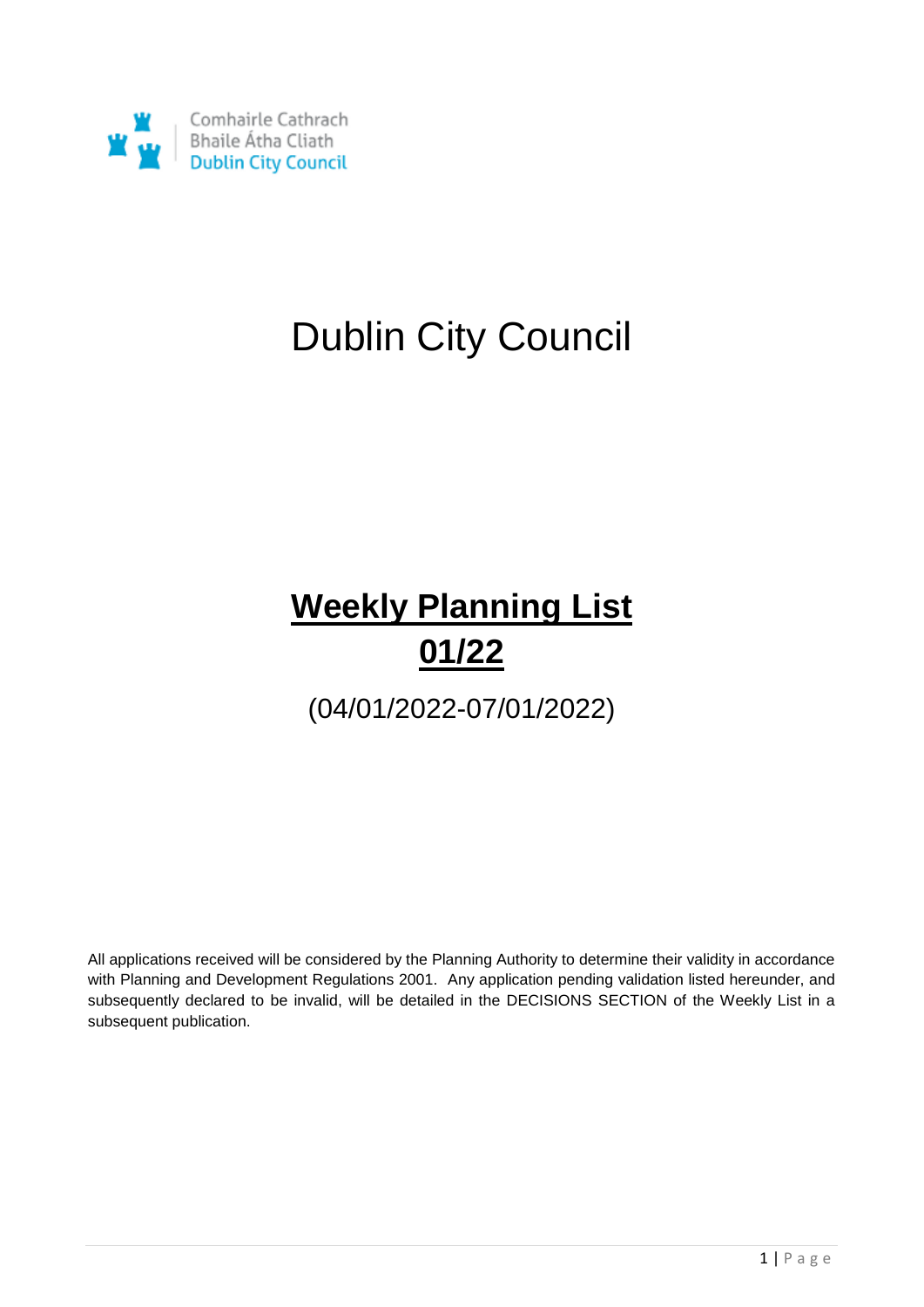#### **Area 3 COMMERCIAL**

| Area                      | Area 3 - Central                                       |
|---------------------------|--------------------------------------------------------|
| <b>Application Number</b> | 3007/22                                                |
| <b>Application Type</b>   | Permission                                             |
| <b>Applicant</b>          | <b>Crawford Barrie Property Developments Limited</b>   |
| Location                  | 61, Royal Canal Bank, Phibsborough, Dublin 7, D07 FY58 |
| <b>Registration Date</b>  | 04/01/2022                                             |
|                           |                                                        |

**Additional Information**

**Proposal**: The development will consist of the demolition of existing single-storey sheds and the construction of a 4 storey apartment block consisting of 9 no. apartments as follows: -2 no. studio units, 2 no. one bedroom units and 5 no. two bedroom units together with the provision of balconies to east & west elevations, shared amenity space, bin storage, 18 no. bicycle spaces at ground floor level to the rear, and for all ancillary works necessary to complete the development.

\_\_\_\_\_\_\_\_\_\_\_\_\_\_\_\_\_\_\_\_\_\_\_\_\_\_\_\_\_\_\_\_\_\_\_\_\_\_\_\_\_\_\_\_\_\_\_\_\_\_\_\_\_\_\_\_\_\_\_\_\_\_\_\_\_\_\_\_\_\_\_\_\_\_\_\_\_\_

| <b>Area</b>               | Area 3 - Central                                 |
|---------------------------|--------------------------------------------------|
| <b>Application Number</b> | 3008/22                                          |
| <b>Application Type</b>   | Permission                                       |
| <b>Applicant</b>          | <b>Health Service Executive</b>                  |
| Location                  | Connolly Norman House, 224, North Circular Road, |
|                           | Dublin 7                                         |
| <b>Registration Date</b>  | 04/01/2022                                       |
|                           |                                                  |

#### **Additional Information**

**Proposal**: PROTECTED STRUCTURE (RPS Ref. No.: 1673): The development will consist of the replacement of existing PVC windows with new timber double glazed sash windows and associated site works.

\_\_\_\_\_\_\_\_\_\_\_\_\_\_\_\_\_\_\_\_\_\_\_\_\_\_\_\_\_\_\_\_\_\_\_\_\_\_\_\_\_\_\_\_\_\_\_\_\_\_\_\_\_\_\_\_\_\_\_\_\_\_\_\_\_\_\_\_\_\_\_\_\_\_\_\_\_\_

| <b>Area</b>                                             | Area 3 - Central                                                                               |
|---------------------------------------------------------|------------------------------------------------------------------------------------------------|
| <b>Application Number</b>                               | 3523/21                                                                                        |
| <b>Application Type</b>                                 | <b>Retention Permission</b>                                                                    |
| <b>Applicant</b>                                        | <b>Shay Hennessy</b>                                                                           |
| Location                                                | 162, Church Road, Eastwall, Dublin 3, D03Y9C4                                                  |
| <b>Registration Date</b>                                | 05/01/2022                                                                                     |
| <b>Additional Information</b>                           | <b>Additional Information Received</b>                                                         |
|                                                         | Proposal: RETENTION permission sought to retain residential use of ground floor level dwelling |
| flat to existing two storey residential end of terrace. |                                                                                                |

#### **Area 3 DOMESTIC**

\_\_\_\_\_\_\_\_\_\_\_\_\_\_\_\_\_\_\_\_\_\_\_\_\_\_\_\_\_\_\_\_\_\_\_\_\_\_\_\_\_\_\_\_\_\_\_\_\_\_\_\_\_\_\_\_\_\_\_\_\_\_\_\_\_\_\_\_\_\_\_\_\_\_\_\_\_\_

**Area Area 3 - Central Application Number** WEB1005/22 **Application Type** Permission **Applicant** DIARMUID BYRNE **Registration Date** 04/01/2022

# **Location** 53, Norfolk Road, Dublin 7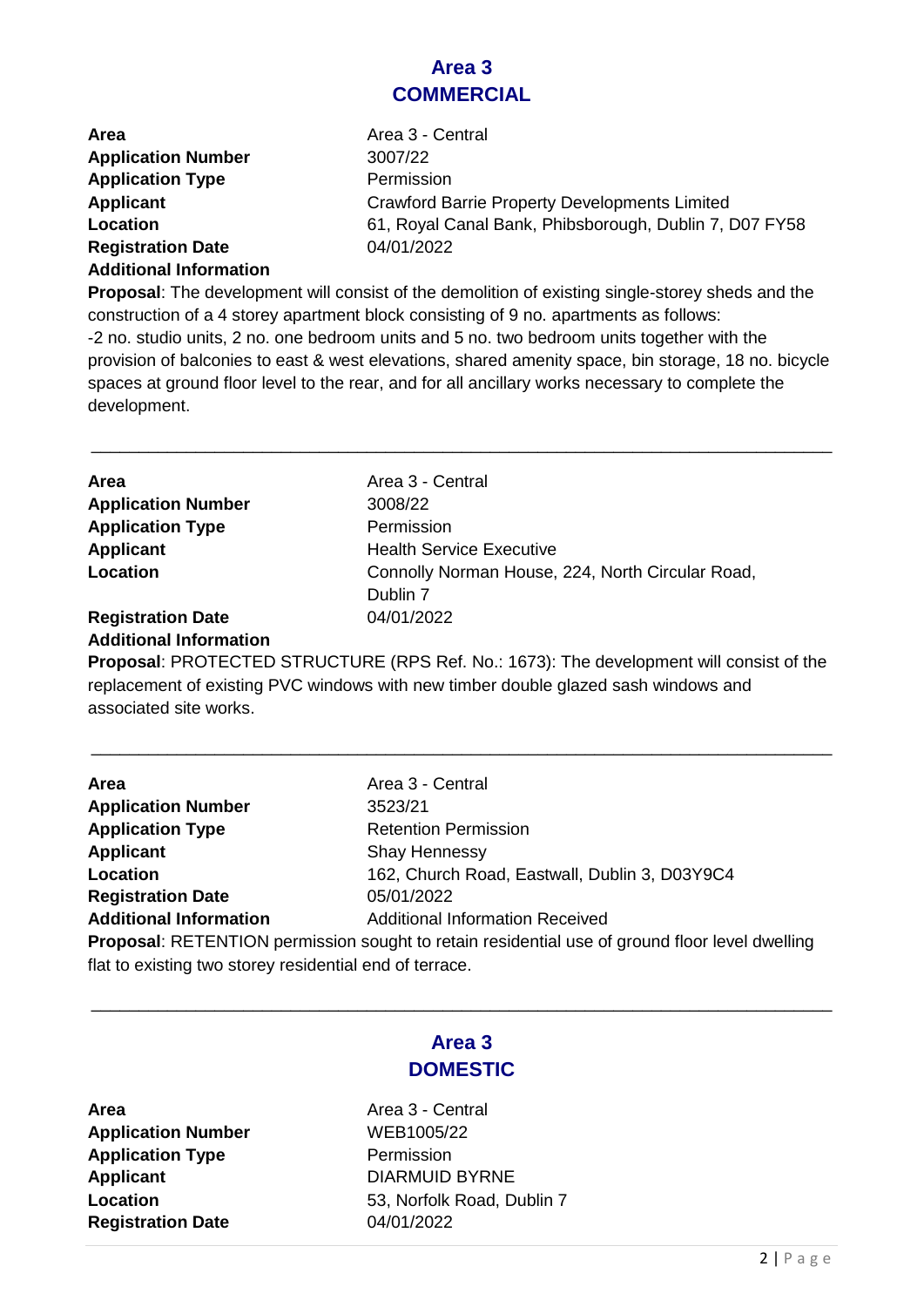#### **Additional Information**

**Proposal**: The development will consist of a new flat roof dormer to the rear of existing dwelling at roof level to allow for additional headroom to proposed new converted attic storage space. The development is to include internal alterations, and all ancillary site works or drainage as required.

\_\_\_\_\_\_\_\_\_\_\_\_\_\_\_\_\_\_\_\_\_\_\_\_\_\_\_\_\_\_\_\_\_\_\_\_\_\_\_\_\_\_\_\_\_\_\_\_\_\_\_\_\_\_\_\_\_\_\_\_\_\_\_\_\_\_\_\_\_\_\_\_\_\_\_\_\_\_

| <b>Area</b>                   | Area 3 - Central              |
|-------------------------------|-------------------------------|
| <b>Application Number</b>     | WEB1008/22                    |
| <b>Application Type</b>       | Permission                    |
| Applicant                     | Lynsey McCarthy & Colum Smith |
| Location                      | 8, Windele Road, Dublin 9     |
| <b>Registration Date</b>      | 05/01/2022                    |
| <b>Additional Information</b> |                               |

**Proposal**: Permission is sought for the demolition of existing single storey extension to the rear, provision of a two storey extension to the rear at a height of 5.7m, conversion of the existing attic and provision of a dormer window to rear, provision of a porch to the front of the house at a height of 3m, new window to the existing front elevation at first floor and new window to the existing rear elevation at first floor, internal alterations to existing house, modifications to the front boundary to facilitate a new vehicular entrance, external bin storage to the front and all associated site works.

\_\_\_\_\_\_\_\_\_\_\_\_\_\_\_\_\_\_\_\_\_\_\_\_\_\_\_\_\_\_\_\_\_\_\_\_\_\_\_\_\_\_\_\_\_\_\_\_\_\_\_\_\_\_\_\_\_\_\_\_\_\_\_\_\_\_\_\_\_\_\_\_\_\_\_\_\_\_

| <b>Area</b>                   | Area 3 - Central                |
|-------------------------------|---------------------------------|
| <b>Application Number</b>     | WEB1009/22                      |
| <b>Application Type</b>       | Permission                      |
| Applicant                     | Lorcan Sirr                     |
| Location                      | 43, Erris Road, Cabra, Dublin 7 |
| <b>Registration Date</b>      | 06/01/2022                      |
| <b>Additional Information</b> |                                 |

**Proposal**: The construction of a vehicular entrance, driveway with permeable paving, and dished entrance.

#### **Area 3 Decisions**

\_\_\_\_\_\_\_\_\_\_\_\_\_\_\_\_\_\_\_\_\_\_\_\_\_\_\_\_\_\_\_\_\_\_\_\_\_\_\_\_\_\_\_\_\_\_\_\_\_\_\_\_\_\_\_\_\_\_\_\_\_\_\_\_\_\_\_\_\_\_\_\_\_\_\_\_\_\_

| <b>Application Number</b><br>0269/21<br><b>Application Type</b><br>Section 5<br><b>Decision</b><br><b>Refuse Exemption Certificate</b><br>07/01/2022<br><b>Decision Date</b><br>Lisa Wallace<br><b>Applicant</b><br>Location<br><b>Additional Information</b><br><b>Additional Information Received</b><br>Proposal: EXPP: New Roof, New Windows, Change of use. | Area | Area 3 - Central                        |
|------------------------------------------------------------------------------------------------------------------------------------------------------------------------------------------------------------------------------------------------------------------------------------------------------------------------------------------------------------------|------|-----------------------------------------|
|                                                                                                                                                                                                                                                                                                                                                                  |      |                                         |
|                                                                                                                                                                                                                                                                                                                                                                  |      |                                         |
|                                                                                                                                                                                                                                                                                                                                                                  |      |                                         |
|                                                                                                                                                                                                                                                                                                                                                                  |      |                                         |
|                                                                                                                                                                                                                                                                                                                                                                  |      |                                         |
|                                                                                                                                                                                                                                                                                                                                                                  |      | 47/48, Lower Sheriff Street, Dublin, 1. |
|                                                                                                                                                                                                                                                                                                                                                                  |      |                                         |
|                                                                                                                                                                                                                                                                                                                                                                  |      |                                         |

| <b>Area</b>               | Area 3 - Central                        |
|---------------------------|-----------------------------------------|
| <b>Application Number</b> | 3436/21                                 |
| <b>Application Type</b>   | Permission                              |
| <b>Decision</b>           | CLARIFICATION OF ADDITIONAL INFORMATION |
| <b>Decision Date</b>      | 07/01/2022                              |

\_\_\_\_\_\_\_\_\_\_\_\_\_\_\_\_\_\_\_\_\_\_\_\_\_\_\_\_\_\_\_\_\_\_\_\_\_\_\_\_\_\_\_\_\_\_\_\_\_\_\_\_\_\_\_\_\_\_\_\_\_\_\_\_\_\_\_\_\_\_\_\_\_\_\_\_\_\_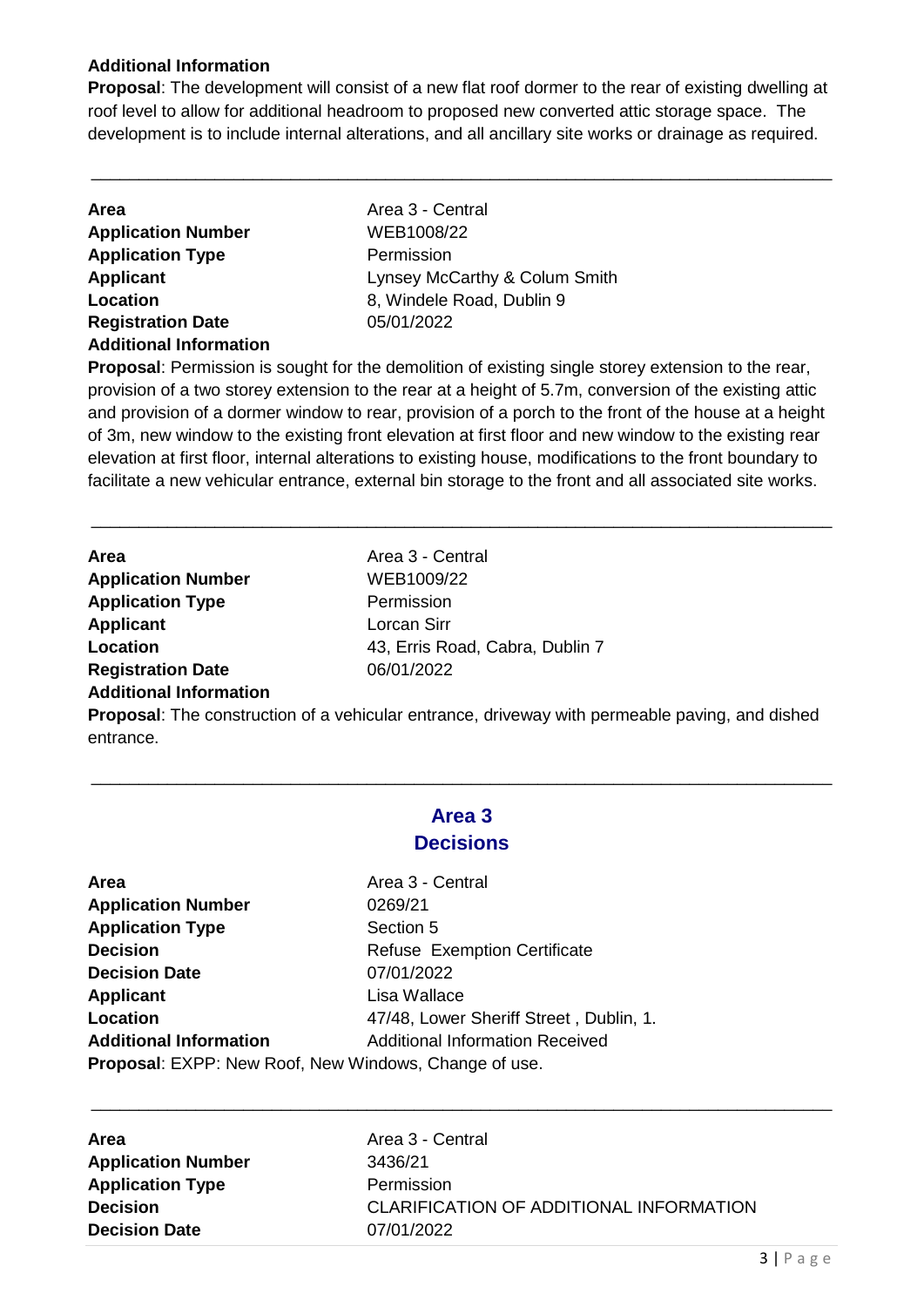**Applicant** Tom McCaughey

**Location** Maureen's 57, Manor Place, Dublin 7, D07 KC80 **Additional Information** Additional Information Received

**Proposal**: The development will consist of the change of use from the existing Maureen's newspaper agents into a café along with associated changes to the interior ground floor layout and front elevation.

\_\_\_\_\_\_\_\_\_\_\_\_\_\_\_\_\_\_\_\_\_\_\_\_\_\_\_\_\_\_\_\_\_\_\_\_\_\_\_\_\_\_\_\_\_\_\_\_\_\_\_\_\_\_\_\_\_\_\_\_\_\_\_\_\_\_\_\_\_\_\_\_\_\_\_\_\_\_

| <b>Area</b>               | Area 3 - Central                                 |
|---------------------------|--------------------------------------------------|
| <b>Application Number</b> | 3786/21                                          |
| <b>Application Type</b>   | Permission                                       |
| <b>Decision</b>           | <b>GRANT PERMISSION AND RETENTION PERMISSION</b> |
| <b>Decision Date</b>      | 04/01/2022                                       |
| <b>Applicant</b>          | Tacitus T/A Café 53                              |
| Location                  | Cafe 53, Lee Road, Dublin Industrial Estate,     |
|                           | Glasnevin, Dublin 11                             |

#### **Additional Information**

**Proposal**: RETENTION AND PERMISSION: Retention permission is sought for outside seating area and retractable canopy 5.6m x 2.4m to side (west) yard, Planning permission is sought for outside seating area and steel/glass canopy 7.6m x 2.4m to front yard, all at existing single storey detached café.

\_\_\_\_\_\_\_\_\_\_\_\_\_\_\_\_\_\_\_\_\_\_\_\_\_\_\_\_\_\_\_\_\_\_\_\_\_\_\_\_\_\_\_\_\_\_\_\_\_\_\_\_\_\_\_\_\_\_\_\_\_\_\_\_\_\_\_\_\_\_\_\_\_\_\_\_\_\_

| <b>Area</b>               | Area 3 - Central                                  |
|---------------------------|---------------------------------------------------|
| <b>Application Number</b> | 3808/21                                           |
| <b>Application Type</b>   | Permission                                        |
| <b>Decision</b>           | ADDITIONAL INFORMATION                            |
| <b>Decision Date</b>      | 07/01/2022                                        |
| <b>Applicant</b>          | The Commissioners for Public Works                |
| Location                  | The Magazine Fort (a Protected Structure) Phoenix |
|                           | Park, Dublin 8                                    |

#### **Additional Information**

**Proposal**: PROTECTED STRUCTURE The development will consist of repair, conservation, change of use, and minor additions and alterations to, and ancillary works to a number of buildings in the Magazine Fort (a Protected Structure, RPS 6760, and on the Record of Monuments and Places RMP nos. DU018-007019) to facilitate access and use by the public, and will include: 1. The repair, conservation, change of use and minor alterations of the existing Johnston Ravelin Buildings which consist of Officers Quarters (a 1 storey building with an existing half basement, and total GFA of 329 m2, referred to as Building K in the Planning Application documents and drawings), Sergeants Quarters (a 1 storey with existing basement and total GFA of 213 m2, Building L), Men's Hut (a 1 storey building with a total GFA of 40 m2, Building O) Ablution Room (a 1 storey building with a total GFA of 21m2, Building H), Sentry Box (a 1 storey building with a total GFA of 25 m2, Building J), Men's WCs (Building M, a 1 storey building with a total GFA of 22 m2), Women's Washhouse (Building N, a 1 storey building with a total GFA of 9 m2), and Women's WCs (Building W, a 1 storey building with a total GFA of 1 m2); The repair and conservation work of the Fort's Johnston Ravelin Buildings (Buildings H,K, L, N and W listed above) includes reroofing with slate and lead flashings, new cast-iron rainwater goods, and general repairs to brickwork, windows, doors, timber flooring, ceiling, chimneys, plasterwork and joinery. The repair and conservation works at the Johnston Ravelin courtyard and moat areas will consist of the refurbishment and augmentation of the existing cobbles and stone paving and the reinstatement of salvaged metalwork (gates and railings) to the courtyard; A change of use of the former Officers' Quarters and Sergeants Quarters (Buildings K and L) for use as Visitor and Staff Facilities to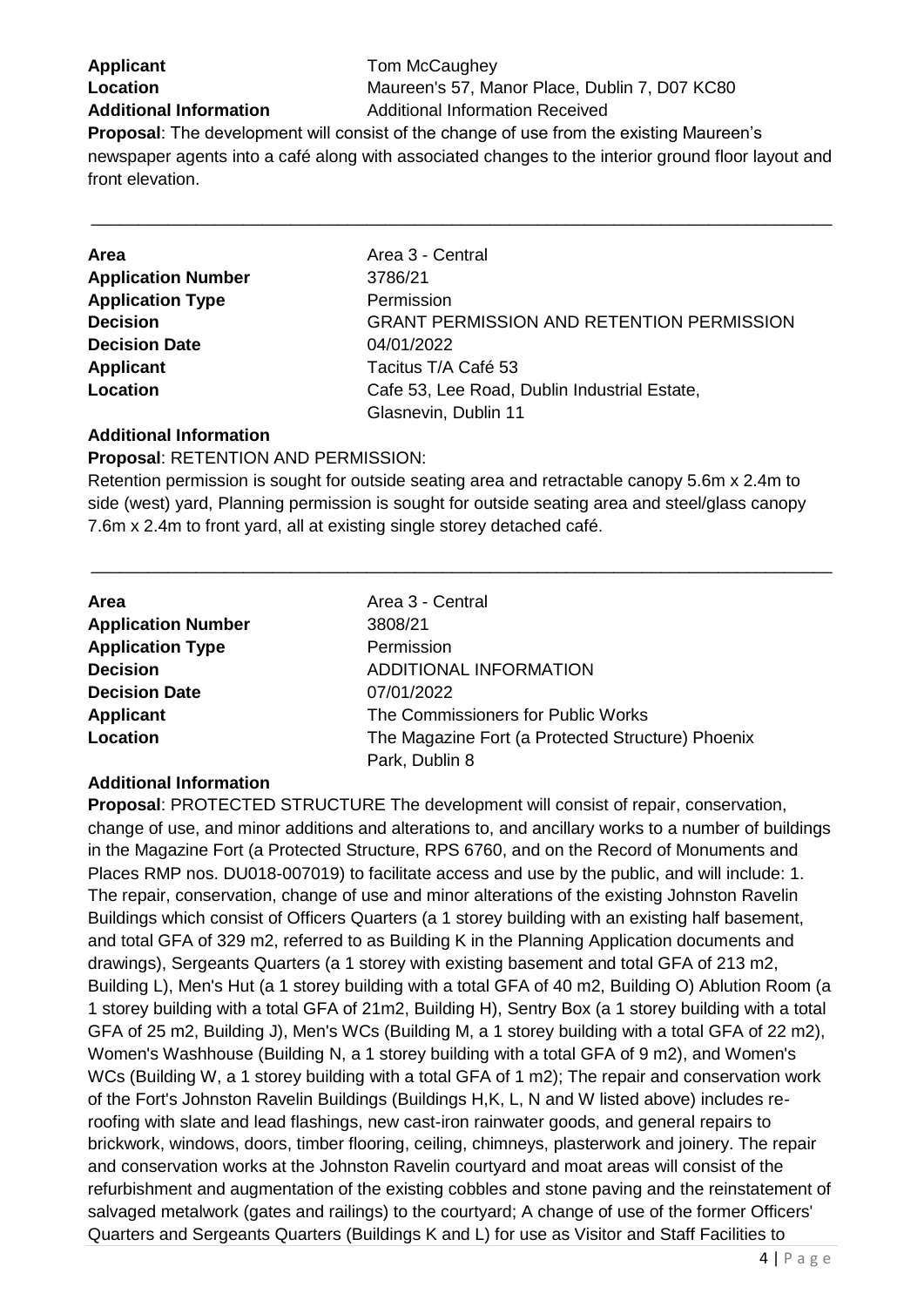include, at ground floor level, Visitor Reception, Locker Room, Tea Room, Accessible Toilets and Staff Offices; and, at basement level, Kitchen, Staff Facilities (toilets,changing rooms, lockers) additional Visitor Toilets, Plant Rooms and general storage areas totalling GFA of 534 m2. Alterations to the internal existing fabric will consist of 2 nos. openings in 2 nos. walls in the Officers' Quarters and Sergeants Quarters (Buildings K and L), and the partial removal of timber flooring at ground floor level to provide for new staff stairs, the removal of damaged timber flooring at the basement and replacing with concrete; Alterations to the external fabric will include the removal of derelict subsidiary stair, wall and toilets, the removal of damaged external concrete ground surfaces, the removal of modern external gate, the removal of the Men's Hut, the removal of the metal shed to Ablution Room. New internal built works include the provision of new staff stairs and new partitioning for the new toilets; New external built works include the replacing of existing external concrete surface and limited cobbled areas with new textured concrete with integrated wayfinding recessed elements; the provision of new guardrails and addition of new external stairs to moat area, a new postern gate at the south moat wall, and a new metal external entrance gate and bridge with signage; 2. The restoration of the Duke of Dorset Archway, using original stonework which is currently stored on site. Interventions to the inner entrance bridge to consist of the removal of the existing metal grating and the provision of proposed new metal walkway and guardrails onto existing steel l-beams; 3. The insertion of a new metal walkway (809 m2) at the inner Fort ground level and at the Rampart Walls bank level to facilitate a universally accessible circumnavigational public access of the Fort and Ramparts (Building Z) to consist of: At ground level, the removal of damaged concrete paths and repair of surrounding cobble surfaces and the insertion of the proposed 1.8m wide perforated metal walkways supported on sleepers following the existing layout of concrete paths and concealing electrical services distribution; Alterations to the existing fabric of the Rampart Walls consisting of the opening up of gun embrasures located along the West, South and East elevations by the removal of later additions of concrete blockwork. At rampart level, the provision of an assembly of sleepers set into the grounds bearing the new perforated metal walkways & guarding aligned with the lower stone step level (at c. 250mm above the Rampart Walls bank level) at the Northwest bastion and along the West portion of the existing Rampart Walls and aligned with the top stone step level (at c. 750mm above the Rampart Walls bank level) at the Southwest bastion and along the South portion of the Rampart Walls, the provision of guarding at the Southeast bastion, the provision of steel safety guarding at the newly opened existing gun embrasures, and a new flagpole at the existing flagpole platform at the Southeast bastion. No element of the proposed walkway is above the existing height of the Rampart Walls' parapets; The provision of access at change of levels between ground and rampart walkways involving the erection of 2 no. steel truss ramps at the Northwest and Southeast bastions; and a Part M accessible lift and access lobbies (2 storeys and c.7.2m in height) at the Northwest bastion. The lift structure will consist of a weathered blockwork shaft on concrete pit foundation with adjoining protected access lobbies, all clad in metal cladding; 4. The repair, conservation, change of use and minor alteration of the existing corrugated iron Bakery Building (a 1 storey building with a total GFA of 296 m2, Building B) consisting of local repairs where necessary for Health & Safety, to the wall sheeting and the replacement of roof coverings, cleaning of the steel frame and stanchion structural remedial works, the provision of new metal rainwater goods, and the restoration and weatherproofing of windows and doors. The change of use consists of the use of the Bakery Building as a new unheated exhibition and visitor orientation/gathering spaces (total GFA of 296 m2). Alterations to the existing fabric include the removal of 1 no. corrugated sheeting wall; 5. The repair, conservation, change of use and minor alteration of the existing Magazine Gunpowder Store Buildings (a 1 storey building containing 3 no. Vaults with a total GFA 704 m2, Building A) to consist of: Repair and conservation works including the recovering of slate roofing with new felt and timber battens and re-use of existing slate, with new slate as required to match existing, the restoration of stone capping, the repair of external wall harling and stonework, the restoration of rainwater goods and new to match existing where required, the repair of existing timber flooring, and the repair of the brick vaulted structure,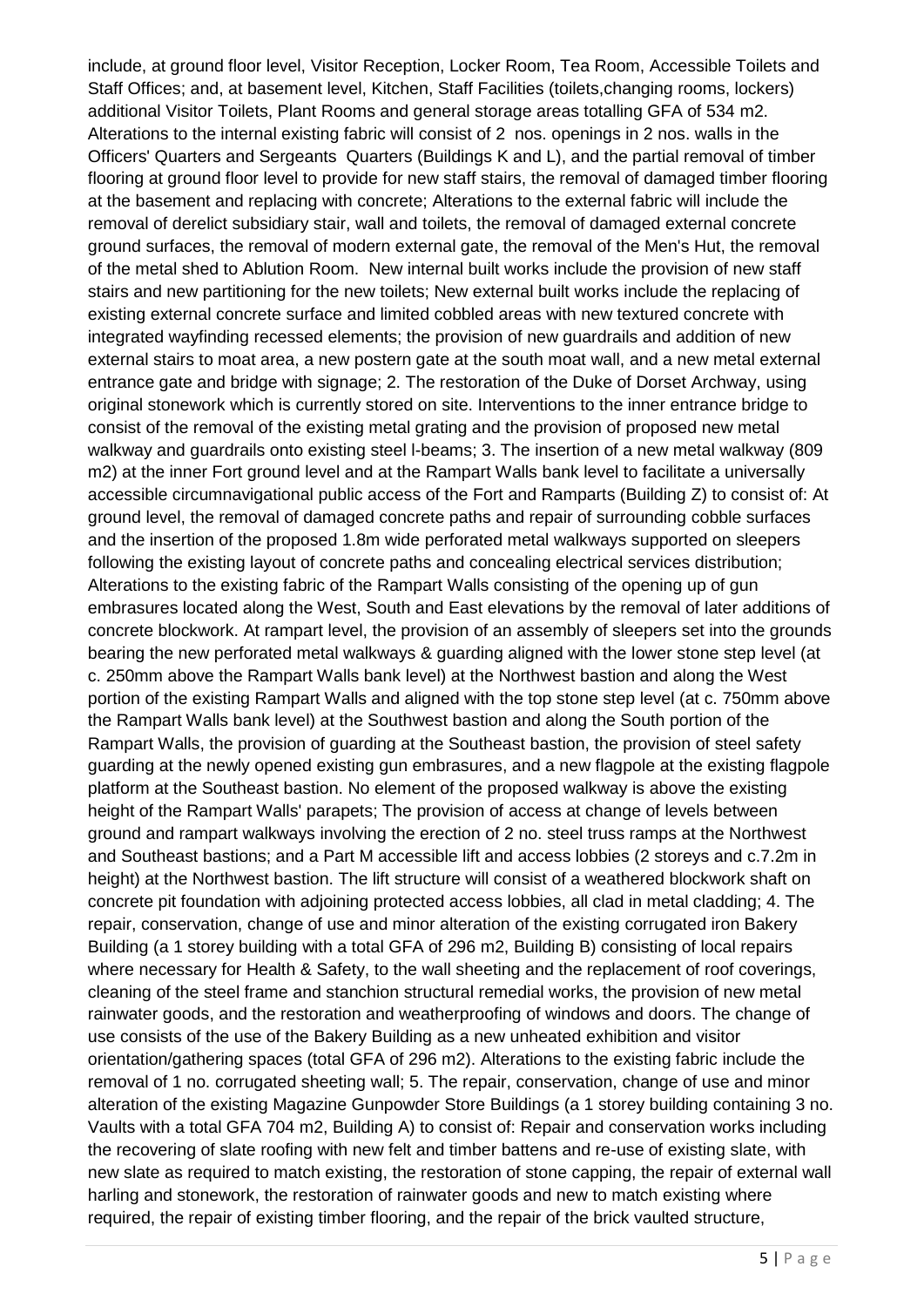including structural stitching to corners; The change of use of the Magazine vaults consists of the use of the former Vaults as new unheated exhibition spaces, including exhibition space (296 m2) in Vault A, and immersive audio-visual installations in Vaults B & C (total of 408 m2); Alterations to the existing fabric to consist of the provision of a connection between Vaults B and C and the demolition of relevant wall section, the removal of later added concrete flooring in Vault C and the removal of later added brickwork to the front of Vault C. New build consists of the insertion of a new metal walkway, seating and railings supported on steel frame and timber sleepers, in Vaults B & C and the porch of Vault A; and the provision of a new dark room door at the front of Vault C., and lining to the proposed connection; 6. The repair, conservation and change of use of the Shifting Room (a 1 storey building with a total GF of 25 m2, Building G) to provide a new switchroom and an AV room; 7. The provision of electrical services along the new walkways; which consists of the removal of existing switchboards in the Sentry Box (a 2 storey building with a total GFA of, 22 m2, Building J) and provision of a switchroom in the Officers' Quarters the provision of surface ducting (below proposed metal walkway-see 3.);8. The repair of existing drainage networks as necessary and provision of new connections from the Johnston Ravelin visitor facilities (see 1.) to the existing network.

\_\_\_\_\_\_\_\_\_\_\_\_\_\_\_\_\_\_\_\_\_\_\_\_\_\_\_\_\_\_\_\_\_\_\_\_\_\_\_\_\_\_\_\_\_\_\_\_\_\_\_\_\_\_\_\_\_\_\_\_\_\_\_\_\_\_\_\_\_\_\_\_\_\_\_\_\_\_

| Area                          | Area 3 - Central                                    |
|-------------------------------|-----------------------------------------------------|
| <b>Application Number</b>     | 4134/21                                             |
| <b>Application Type</b>       | Permission                                          |
| <b>Decision</b>               | APPLICATION DECLARED INVALID                        |
| <b>Decision Date</b>          | 06/01/2022                                          |
| <b>Applicant</b>              | Antoine Glacometti and Tamsin Snow                  |
| Location                      | 26, Montpelier Hill, Arbour Hill, Dublin 7, D07R821 |
| <b>Additional Information</b> |                                                     |

**Proposal**: PROTECTED STRUCTURE: The development will consist of the change of use from commercial to residential, including: (1) the removal of internal modern partitions at ground and first floor levels; (2) the removal of 2 nos. modern WCs and provision of new stairs from basement to half-landing and reinstatement of existing stairs from half-landing to ground floor; (3) the provision of 1 no. new kitchen services and 1 no. new tea-station for home office at ground floor; (4) the provision of 2 nos. new bathrooms and services at first floor; (5) the reinstatement of 15 nos. sash windows and provision of 2 nos. new windows at closed up openings on rear elevation.

\_\_\_\_\_\_\_\_\_\_\_\_\_\_\_\_\_\_\_\_\_\_\_\_\_\_\_\_\_\_\_\_\_\_\_\_\_\_\_\_\_\_\_\_\_\_\_\_\_\_\_\_\_\_\_\_\_\_\_\_\_\_\_\_\_\_\_\_\_\_\_\_\_\_\_\_\_\_

| <b>Area</b>               | Area 3 - Central                                       |
|---------------------------|--------------------------------------------------------|
| <b>Application Number</b> | 4136/21                                                |
| <b>Application Type</b>   | Permission                                             |
| <b>Decision</b>           | <b>APPLICATION DECLARED INVALID</b>                    |
| <b>Decision Date</b>      | 05/01/2022                                             |
| Applicant                 | Steven McCay and Sonja Monaghan                        |
| Location                  | 10, St. Vincents Cottages, Blackhorse Avenue, Dublin 7 |
| Additional Information    |                                                        |

#### **Additional Information**

**Proposal**: PROTECTED STRUCTURE: Planning permission for, a. Single storey extension to side and rear, b. All associated site works to front of No 10 St Vincents Cottages, Blackhorse Avenue, Dublin 7, (a protected structure).

\_\_\_\_\_\_\_\_\_\_\_\_\_\_\_\_\_\_\_\_\_\_\_\_\_\_\_\_\_\_\_\_\_\_\_\_\_\_\_\_\_\_\_\_\_\_\_\_\_\_\_\_\_\_\_\_\_\_\_\_\_\_\_\_\_\_\_\_\_\_\_\_\_\_\_\_\_\_

| Area                      |  |
|---------------------------|--|
| <b>Application Number</b> |  |
| <b>Application Type</b>   |  |

**Area** Area 3 - Central **Application Number** 4149/21 **Permission**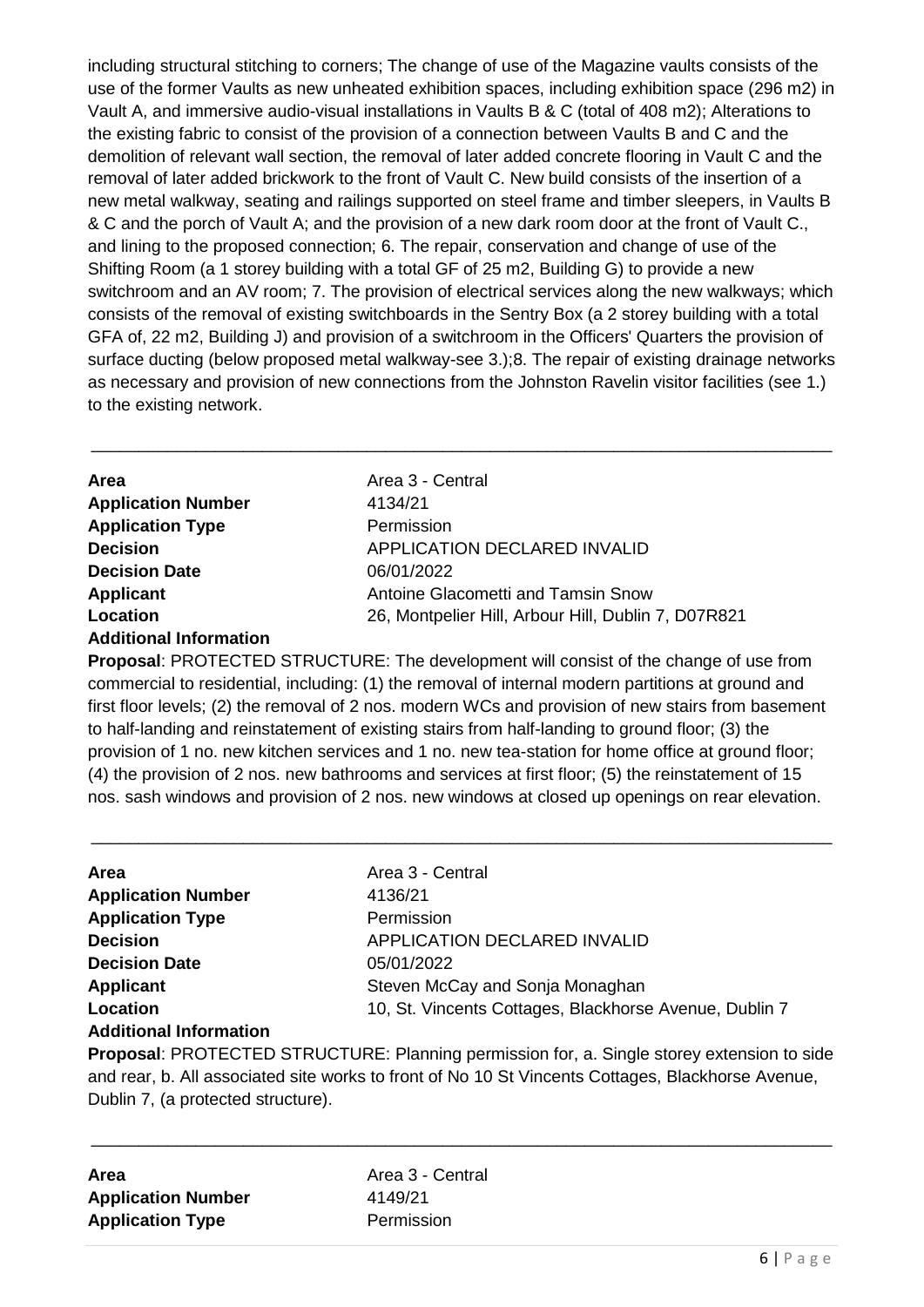**Decision Date** 06/01/2022

**Decision** APPLICATION DECLARED INVALID Applicant **Applicant** Fitzwilliam Real Estate Developments Ltd. **Location** Site of c. 0.568 hectares at 97, Abbey Street Middle, Dublin 1; 16/17 Prince's Street North;the area previously known as Nos. 19/25 Prince's Street North, Dublin 1;the "Arnotts' Car Park", with an address of No.98-101 Middle Abbey Street, Dublin 1 etc.

#### **Additional Information**

**Proposal**: Permission for development at a site of c. 0.568 hectares at 97, Abbey Street Middle, Dublin 1; 16/17 Prince's Street North, Dublin 1; the area previously known as Nos. 19/25 Prince's Street North, Dublin 1;the "Arnotts' Car Park", with an address of Nos.98-101 Middle Abbey Street, Dublin 1 and the associated roof of the car park over Arnotts Store at Nos. 102-107 Middle Abbey Street, Dublin 1; Nos. 2-3, 4 and 4A Proby's Lane, Dublin 1; and Nos. 7/7A and 8 Liffey Street Upper, Dublin 1.

The proposed development will consist of the development of a Build-To-Rent residential development consisting of the:

-demolition of the existing 3 no. storey Eircom structure to the rear of No. 97 Middle Abbey Street (c. 2.201 sq.m);

-decommissioning and demolition of the top three open-air levels of the Arnotts' Car Park (resulting in the removal of 145 no. car parking spaces, with 225 no. car parking spaces remaining); -development of a 12 no. storey over basement element fronting William's Lane, a 5 no. storey element above Arnotts' Car Park, and 2 no. storey element above Arnotts Store, to provide 155 no. apartments (56 no. studio units, 85 no. 1-bed units; and 14 no. 2-bed units).

The development also provides for hard and soft landscaping including the provision of a landscaped public plaza (including bicycle parking) along the William's Lane frontage; a landscaped communal courtyard as well as a communal terrace and private terraces on the southern elevation all at Sixth Floor Level; a landscaped communal courtyard as well as private terraces at the southern elevation, communal terraces at the southern elevation and part of the western elevation, and outdoor exercise area and basketball court at the northern elevation all at Seventh Floor Level; and terraces on the eastern and western elevations of the Eleventh Floor Level. Private open space in the form of terraces are also provided on the east-facing, west-facing and south-facing elevations of the two courtyards at Sixth and Seventh Floor Levels, Juliette balconies are also proposed on the eastern, western, southern elevations as well as the eastfacing, west-facing and south-facing elevations of the two courtyards. Pedestrian access to this part of the development will be provided via William's Lane. Additional proposed works include the provision of: communal residential amenities (c. 459 sq.m) (including co-working space, toilets, multimedia room, gyms and exercise studios, dog washing room, private dining, storage hire, multipurpose space and communal lounge); residential support facilities (c. 471 sq.m) (including entrance foyer and concierge, post room, bicycle storage and bicycle repair station, maintenance rooms/ management stores, general storage and bin store); communal amenity open spaces; a substation and a switch room (c. 30 sq.m); water tank and sprinkler rooms (c. 117 sq.m); Sustainable Urban Drainage systems (including green roofs and attenuation tanks (c. 121 sq.m); and plant at Basement Level. The total gross floor area of this part of the development is c. 12,766

sq.m. The development will also consist of the following works to No. 97 Middle Abbey Street comprising the:

-demolition of part of the existing basement (c. 16 sq.m) and the existing rear extensions (Second and Third Floor Levels) (c. 11 sq.m);

-change of use of the Basement Floor Level from retail (storage) to café (storage) (c. 112 sq.m); - continued use of the Ground Floor Level as a café (c. 89 sq.m)

-change of use of the First, Second, Third and Fourth Floor Levels to provide 4 no. Build-To-Rent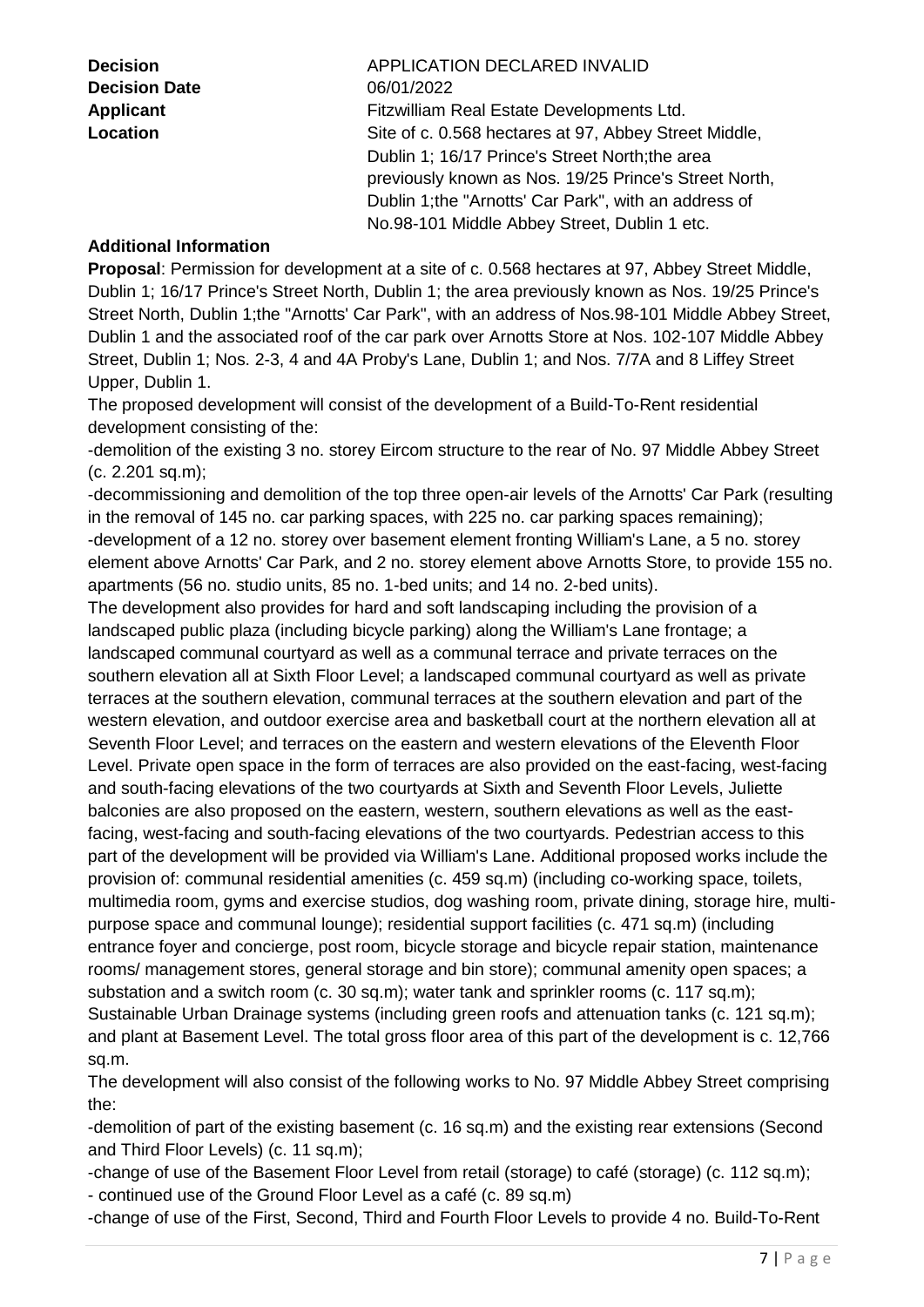studio apartment units (one on each level) (which will be operationally linked to the 155 no. apartments scheme);

-and associated internal and external alterations to the building.

Pedestrian access to this part of the development will be provided via Middle Abbey Street. The total gross floor area of this part of the development is c. 423 sq.m.

The development will also consist of: associated lighting; associated signage; associated hard and soft landscaping; and all other associated site excavation, infrastructural and site development works above and below ground including changes in level, boundary treatments and associated site servicing (foul and surface water drainage and water supply)

The development will consist of the extension of the opening hours of the existing multi-storey car park ('Arnotts' Car Park') from its current operating hours of: Monday-Wednesday (07:00 - 20:00); Thursday (07:00 - 21:00); Friday - Saturday (07:00 - 20:00); and Sunday (09:00 - 20:00) to the operation of the car park on a 24 hours per day, 7 days per week basis for a temporary period of 5 years.

\_\_\_\_\_\_\_\_\_\_\_\_\_\_\_\_\_\_\_\_\_\_\_\_\_\_\_\_\_\_\_\_\_\_\_\_\_\_\_\_\_\_\_\_\_\_\_\_\_\_\_\_\_\_\_\_\_\_\_\_\_\_\_\_\_\_\_\_\_\_\_\_\_\_\_\_\_\_

| Area                          | Area 3 - Central                           |
|-------------------------------|--------------------------------------------|
| <b>Application Number</b>     | DSDZ3802/21                                |
| <b>Application Type</b>       | Permission                                 |
| <b>Decision</b>               | <b>GRANT PERMISSION</b>                    |
| <b>Decision Date</b>          | 07/01/2022                                 |
| <b>Applicant</b>              | <b>Ontower Ireland Limited</b>             |
| Location                      | Macken House, Mayor Street Upper, Dublin 1 |
| <b>Additional Information</b> |                                            |

**Proposal**: Permission to install 6 no. antenna, 2 no. transmission dishes on ballast mounted supporting poles together with equipment cabinets, radio equipment, cabling and associated site works at the roof level. This application relates to lands within the North Lotts and Grand Canal Dock Strategic Development Zone.

\_\_\_\_\_\_\_\_\_\_\_\_\_\_\_\_\_\_\_\_\_\_\_\_\_\_\_\_\_\_\_\_\_\_\_\_\_\_\_\_\_\_\_\_\_\_\_\_\_\_\_\_\_\_\_\_\_\_\_\_\_\_\_\_\_\_\_\_\_\_\_\_\_\_\_\_\_\_

| Area                          | Area 3 - Central                       |
|-------------------------------|----------------------------------------|
| <b>Application Number</b>     | WEB1811/21                             |
| <b>Application Type</b>       | Permission                             |
| <b>Decision</b>               | <b>GRANT PERMISSION</b>                |
| <b>Decision Date</b>          | 07/01/2022                             |
| <b>Applicant</b>              | <b>Vincent Segui</b>                   |
| Location                      | 1, Western Way, Broadstone, Dublin 7   |
| <b>Additional Information</b> | <b>Additional Information Received</b> |
|                               |                                        |

**Proposal**: A single storey pitched roof extension to side comprising a new kitchen/dining/living open space. The refurbishment will also include a new study and new bedroom with all related works.

\_\_\_\_\_\_\_\_\_\_\_\_\_\_\_\_\_\_\_\_\_\_\_\_\_\_\_\_\_\_\_\_\_\_\_\_\_\_\_\_\_\_\_\_\_\_\_\_\_\_\_\_\_\_\_\_\_\_\_\_\_\_\_\_\_\_\_\_\_\_\_\_\_\_\_\_\_\_

| Area                      |
|---------------------------|
| <b>Application Number</b> |
| <b>Application Type</b>   |
| <b>Decision</b>           |
| <b>Decision Date</b>      |
| <b>Applicant</b>          |
| <b>Location</b>           |

**Area** Area 3 - Central **Application Number** WEB5054/21 **Permission Decision** GRANT PERMISSION **Decision Date** 04/01/2022 **The Moldovan Retail Store Ltd Location** 38, Capel Street, Dublin 1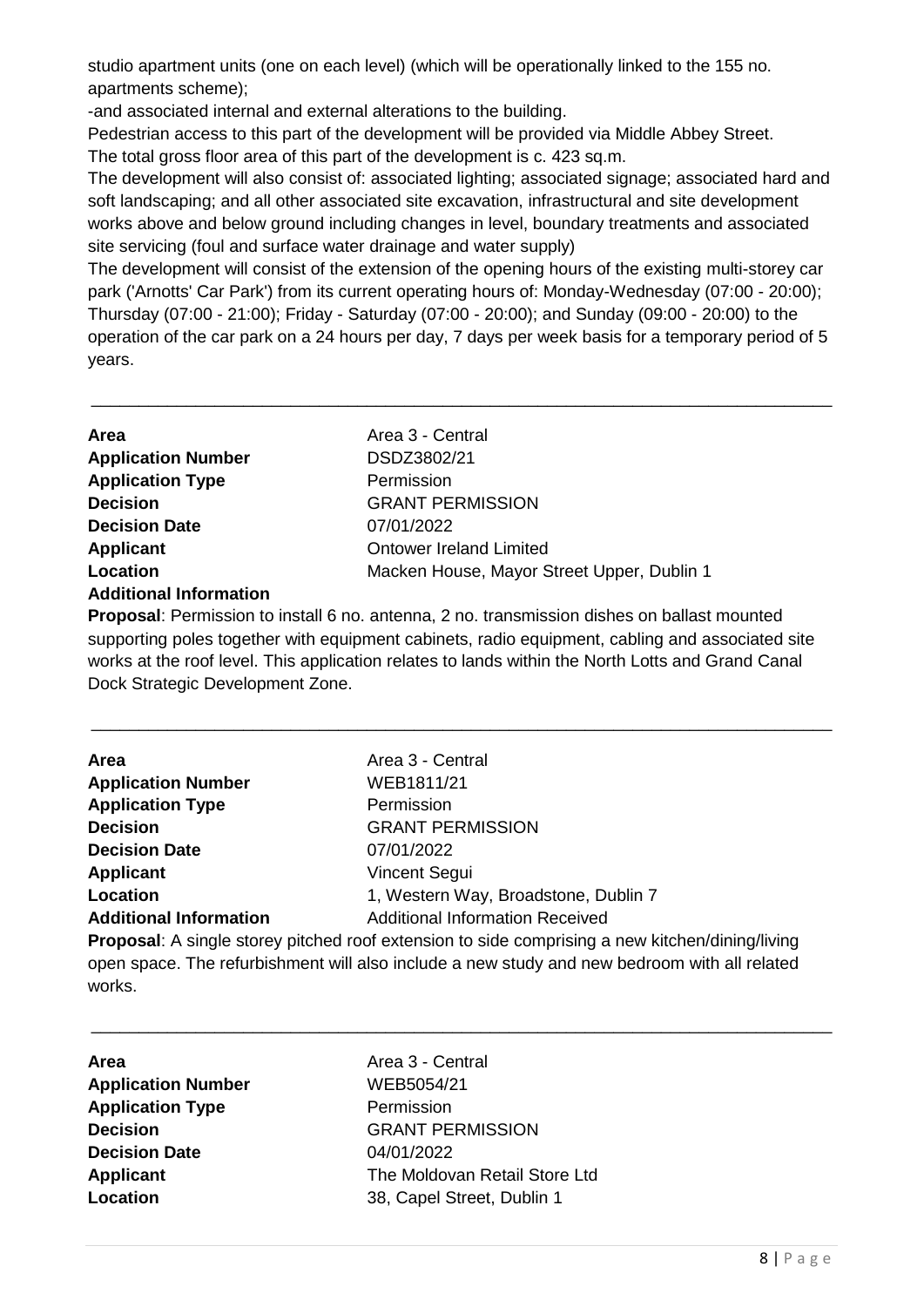#### **Additional Information**

**Proposal**: Part off-licence use in the existing retail unit.

| <b>Area</b>                   | Area 3 - Central                    |
|-------------------------------|-------------------------------------|
| <b>Application Number</b>     | WEB5229/21                          |
| <b>Application Type</b>       | Permission                          |
| <b>Decision</b>               | <b>APPLICATION DECLARED INVALID</b> |
| <b>Decision Date</b>          | 04/01/2022                          |
| <b>Applicant</b>              | Lynsey McCarthy and Colum Smith     |
| Location                      | 8, Windele Road, Dublin 9           |
| <b>Additional Information</b> |                                     |

**Proposal**: Permission is sought for the demolition of existing single storey extension to the rear, provision of a two storey extension to the rear at a height of 5.7m, conversion of the existing attic and provision of a dormer window to rear, provision of a porch to the front of the house at a height of 3m, new window to the existing front elevation at first floor and new window to the existing rear elevation at first floor, internal alterations to existing house, modifications to the front boundary to facilitate a new vehicular entrance, external bin storage to the front and all associated site works at No. 8 Windele Road, Dublin 9, D09 Y9C6.

\_\_\_\_\_\_\_\_\_\_\_\_\_\_\_\_\_\_\_\_\_\_\_\_\_\_\_\_\_\_\_\_\_\_\_\_\_\_\_\_\_\_\_\_\_\_\_\_\_\_\_\_\_\_\_\_\_\_\_\_\_\_\_\_\_\_\_\_\_\_\_\_\_\_\_\_\_\_

\_\_\_\_\_\_\_\_\_\_\_\_\_\_\_\_\_\_\_\_\_\_\_\_\_\_\_\_\_\_\_\_\_\_\_\_\_\_\_\_\_\_\_\_\_\_\_\_\_\_\_\_\_\_\_\_\_\_\_\_\_\_\_\_\_\_\_\_\_\_\_\_\_\_\_\_\_\_

| <b>Area</b>               | Area 3 - Central              |
|---------------------------|-------------------------------|
| <b>Application Number</b> | WEB5234/21                    |
| <b>Application Type</b>   | Permission                    |
| <b>Decision</b>           | APPLICATION DECLARED INVALID  |
| <b>Decision Date</b>      | 04/01/2022                    |
| <b>Applicant</b>          | Fiona Early                   |
| Location                  | 11, Cremore Avenue, Dublin 11 |
|                           |                               |

#### **Additional Information**

**Proposal**: Demolition of existing single storey garage, omission of existing vehicular access from Cremore road to provide pedestrian access, construction of single storey single person dwelling and alterations to side boundary railings.

#### **Area 3 Appeals Notified**

\_\_\_\_\_\_\_\_\_\_\_\_\_\_\_\_\_\_\_\_\_\_\_\_\_\_\_\_\_\_\_\_\_\_\_\_\_\_\_\_\_\_\_\_\_\_\_\_\_\_\_\_\_\_\_\_\_\_\_\_\_\_\_\_\_\_\_\_\_\_\_\_\_\_\_\_\_\_

**Application Number** 3617/21 **Appeal Type** Written Evidence **Applicant** Marron Estates Ltd

**Area Area** Area 3 - Central **Location 1988 1988 1989 1989 17-80**, King Street North, Smithfield, Dublin 7. D07 TP22

#### **Additional Information**

**Proposal**: PROTECTED STRUCTURE: For development at this site: 77-80 King Street North, Smithfield, Dublin 7, D07 TP22. The subject site encompasses an area of 0.0896 hectares.

The development will consist of: The demolition of the existing modern extensions to no. 77, the total demolition of no. 78 and 79 North King Street and the retention and alteration of the protected structures at no. 77 and 80 King Street North to facilitate the construction of a 8.9m - 28m (above ground level) part-3 to part-9 storey 5,818 sq.m. hotel building comprising: (i) linen stores, a luggage store, toilets, and comms room at basement level; (ii) a lobby, reception area,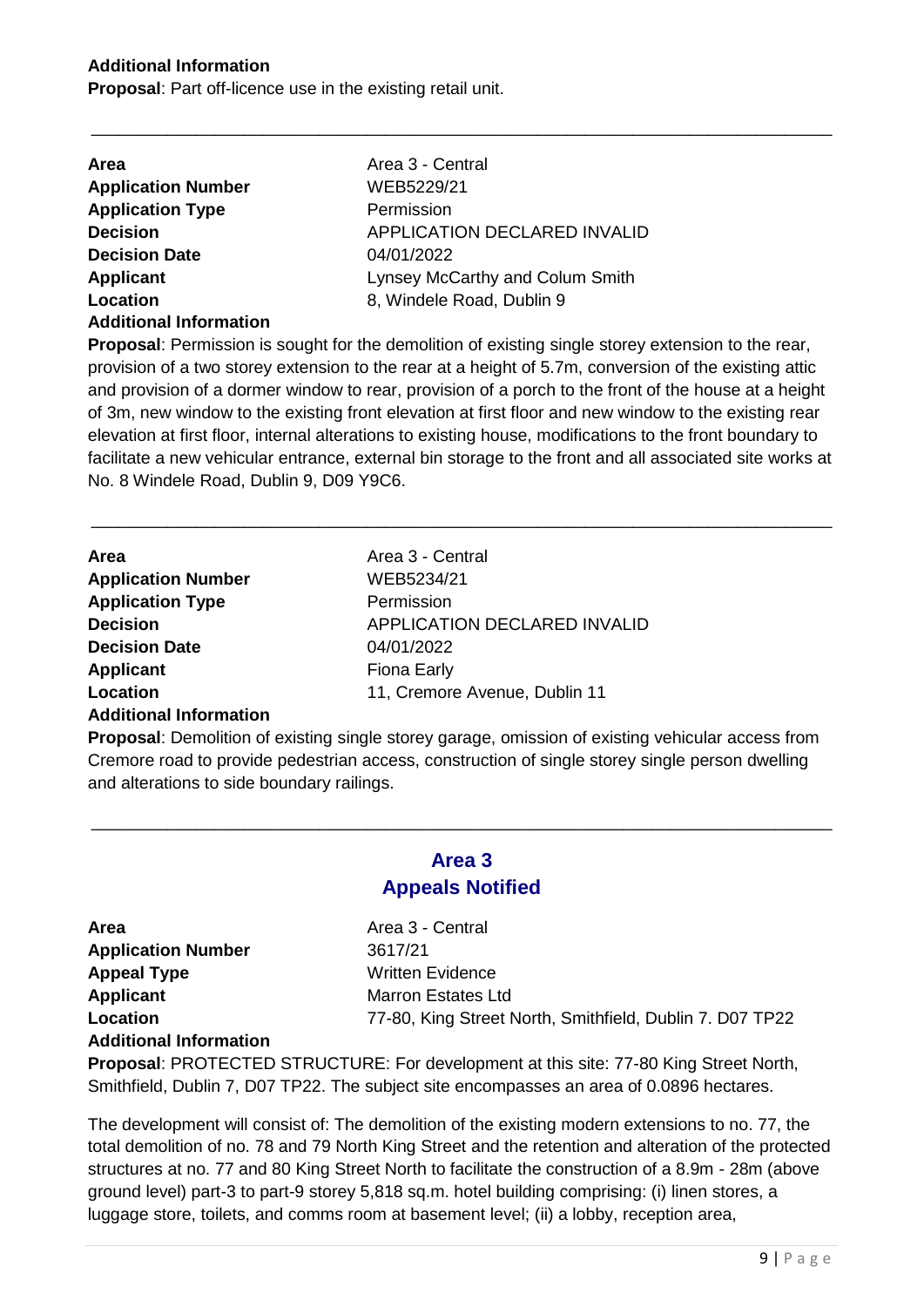bar/restaurant facilities (including the retention of the existing Cobblestone Public House), toilets, a bar store, housekeeping store, food preparation area, a bin store and switch room at ground floor level; (iii) kitchen, and cold storage area, ancillary offices, staff facilities including locker area, a break area and toilet and shower facilities, at first floor level; (iv) 114-bedrooms arranged over floors 2-9 with maintenance and a cleaners storage areas located at third and fourth floor level; (v) plant room located at fifth floor level; and (vi) lift overrun, plant room and green roofs at roof level.

The development also includes the following works to no. 77 and 80 King Street North:

No. 77 King Street North - New independent structure to be installed to rear and side of existing original house, existing staircase from ground to second floor to be removed, new opening to be formed in west elevation (former party wall), existing (non-original) openings in west elevation at first and second floor level to be blocked up and hotel bedrooms with En Suite bathrooms to be installed at first and second floor level in the Protected Structure.

No 80 King Street North - Existing brick facades (main house and rear outbuilding) to be repaired and restored, stone parapet capping to front and rear of main house to be repaired and restored and new historically accurate timber sliding sash windows with slimline double-glazing to be installed to original window openings front and rear of main house.

The development also includes SuDS drainage, piped and other services, and all ancillary site development works necessary to facilitate the development.

The development to be applied for includes a number of buildings on the Dublin City Council Record of Protected Structures including the following: the Cobblestone Pub, no. 77 King Street North, Dublin 7 (ref: 4263) and no. 80 King Street North, Dublin 7 (ref: 4264).

#### **\*\*\*Amendment to Week 51/21\*\*\***

#### **Area 3 Appeals Decided**

\_\_\_\_\_\_\_\_\_\_\_\_\_\_\_\_\_\_\_\_\_\_\_\_\_\_\_\_\_\_\_\_\_\_\_\_\_\_\_\_\_\_\_\_\_\_\_\_\_\_\_\_\_\_\_\_\_\_\_\_\_\_\_\_\_\_\_\_\_\_\_\_\_\_\_\_\_\_

| <b>Area</b>                   | Area 3 - Central                           |
|-------------------------------|--------------------------------------------|
| <b>Application Number</b>     | 2603/21                                    |
| <b>Appeal Decision</b>        | <b>GRANT PERMISSION</b>                    |
| <b>Appeal Decision Date</b>   | @05/01/2022                                |
| <b>Applicant</b>              | <b>Goldboard Limited</b>                   |
| Location                      | 92A Prussia Street, Stoneybatter, Dublin 7 |
| <b>Additional Information</b> |                                            |

**Proposal**: Permission for Modifications to existing planning permission for 2 storey apartment development approved under Reg Ref 2087/18 to provide; (A) a passenger lift, ambulant disabled stairs and general revisions including open spaces and balconies to the east and west of the site and; (B) 2 no. additional floors each containing 1 no. 2-bed apartment and 1 no. 1-bed apartment including balconies to the east and west of the site leading to an overall development of 8 apartments (4 x 2-bed and 4 x 1-bed) on 4 storeys with associated drainage services, boundary wall treatments, site works and landscaping.

\_\_\_\_\_\_\_\_\_\_\_\_\_\_\_\_\_\_\_\_\_\_\_\_\_\_\_\_\_\_\_\_\_\_\_\_\_\_\_\_\_\_\_\_\_\_\_\_\_\_\_\_\_\_\_\_\_\_\_\_\_\_\_\_\_\_\_\_\_\_\_\_\_\_\_\_\_\_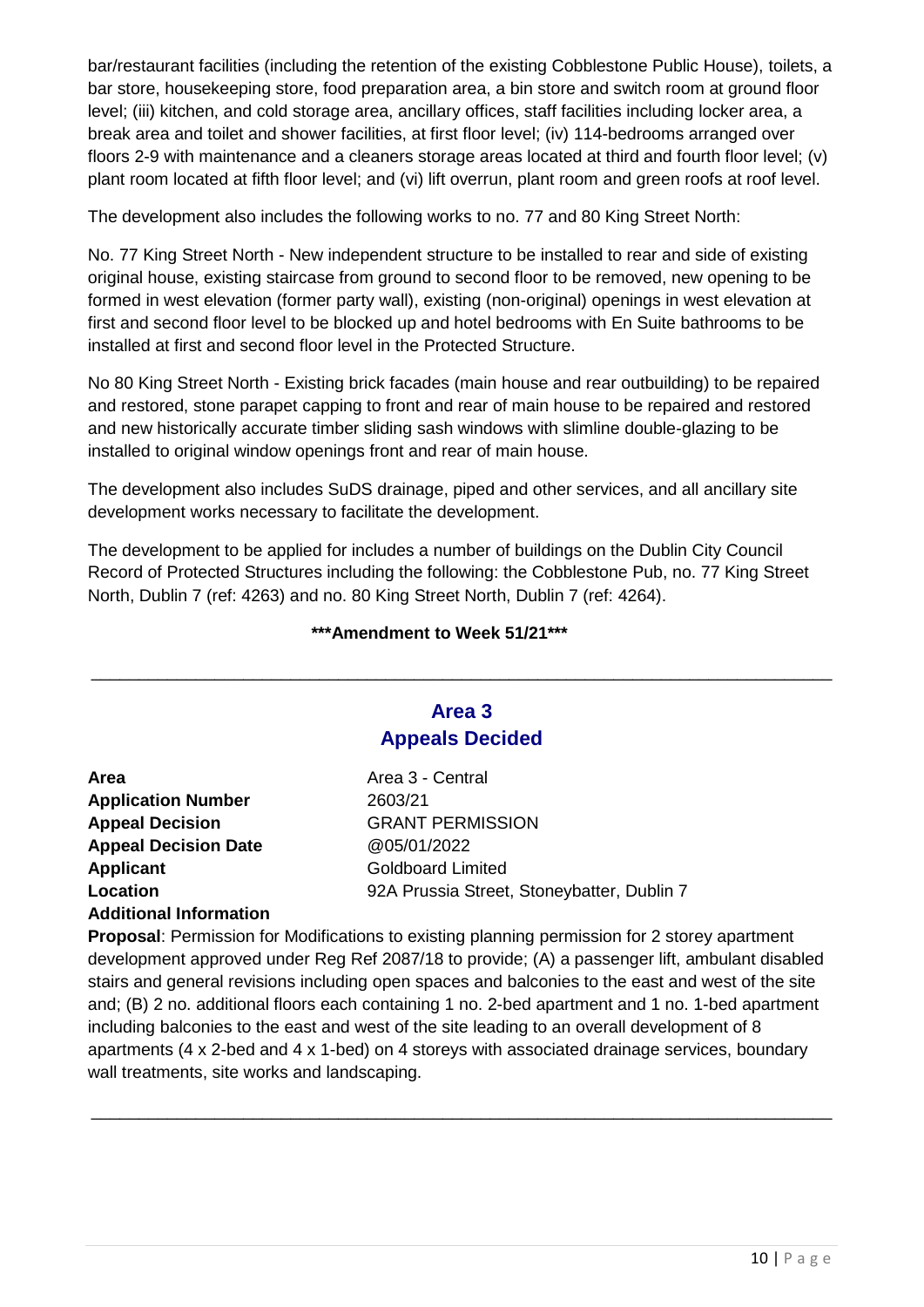

# Dublin City Council

## SOCIAL HOUSING EXEMPTION **CERTIFICATES**

01/22

(04/01/2022-07/01/2022)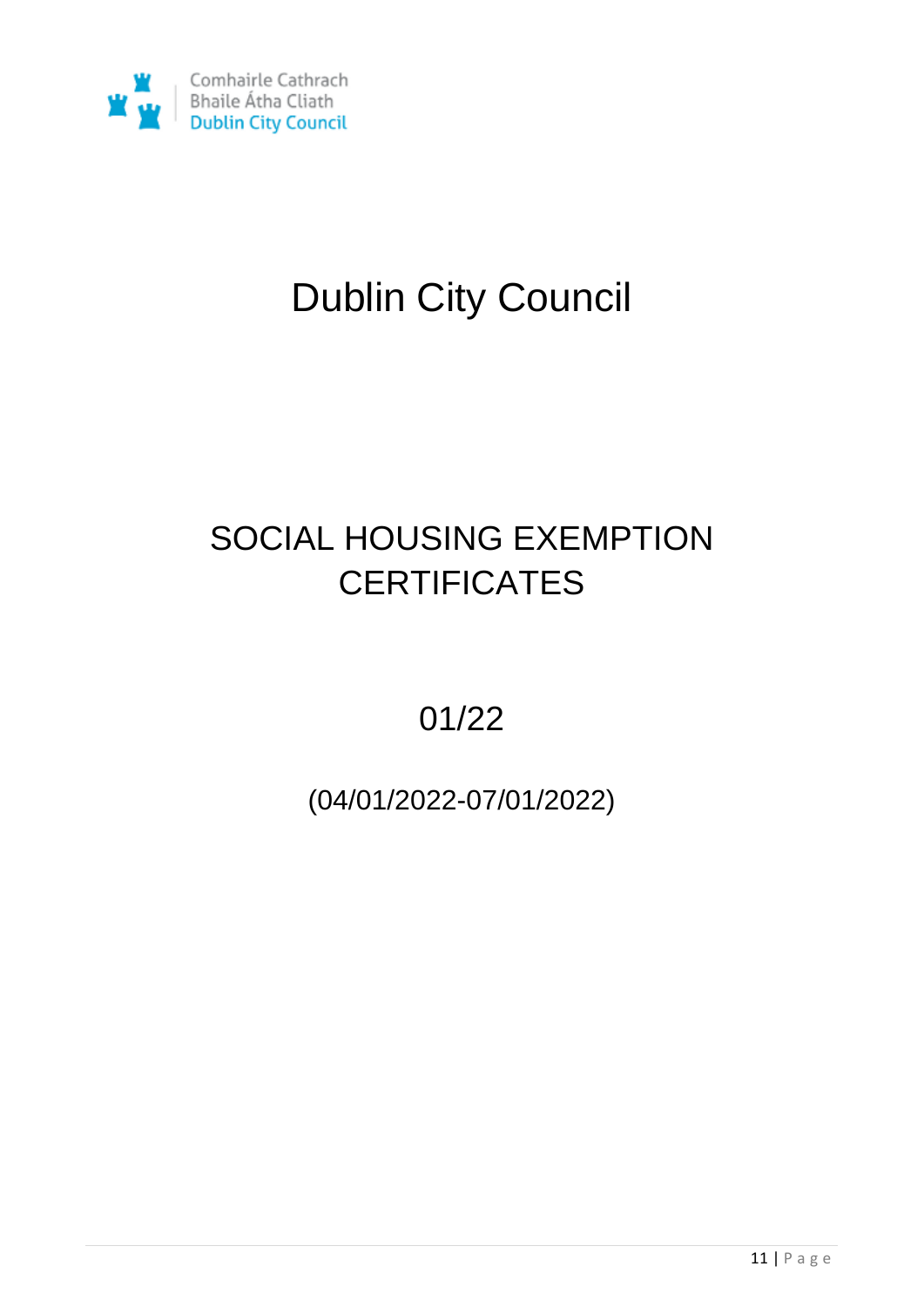| Area                          | Area 3 - Central                                      |
|-------------------------------|-------------------------------------------------------|
| <b>Application Number</b>     | 0001/22                                               |
| <b>Application Type</b>       | Social Housing Exemption Certificate                  |
| <b>Applicant</b>              | Maura and Graham Earley                               |
| Location                      | Site to rear 11, Cremore Avenue, Glasnevin, Dublin 11 |
| <b>Registration Date</b>      | 04/01/2022                                            |
| <b>Additional Information</b> |                                                       |

**Proposal**: SHEC: Demolition of existing single storey garage, omission of existing vehicular access from Cremore Road to provide pedestrian access, Construction of a single storey single person dwelling and alterations to side boundary railings.

\_\_\_\_\_\_\_\_\_\_\_\_\_\_\_\_\_\_\_\_\_\_\_\_\_\_\_\_\_\_\_\_\_\_\_\_\_\_\_\_\_\_\_\_\_\_\_\_\_\_\_\_\_\_\_\_\_\_\_\_\_\_\_\_\_\_\_\_\_\_\_\_\_\_\_\_\_\_

| <b>Area</b>                   | Area 3 - Central                                                                     |
|-------------------------------|--------------------------------------------------------------------------------------|
| <b>Application Number</b>     | 0441/21                                                                              |
| <b>Application Type</b>       | Social Housing Exemption Certificate                                                 |
| <b>Applicant</b>              | <b>Conservation Asssets Ltd</b>                                                      |
| Location                      | Charles Lane, Rear of 30 Fitzgibbon Street, Dublin 1                                 |
| <b>Registration Date</b>      | 23-Dec-2021                                                                          |
| <b>Additional Information</b> |                                                                                      |
|                               | <b>Drangool:</b> CUEC: Two otersy sami detached house with reaf terrace to the front |

**Proposal**: SHEC: Two-storey semi-detached house with roof terrace to the front.

#### **\*\*\*Amendment to Week 51/21\*\*\***

\_\_\_\_\_\_\_\_\_\_\_\_\_\_\_\_\_\_\_\_\_\_\_\_\_\_\_\_\_\_\_\_\_\_\_\_\_\_\_\_\_\_\_\_\_\_\_\_\_\_\_\_\_\_\_\_\_\_\_\_\_\_\_\_\_\_\_\_\_\_\_\_\_\_\_\_\_\_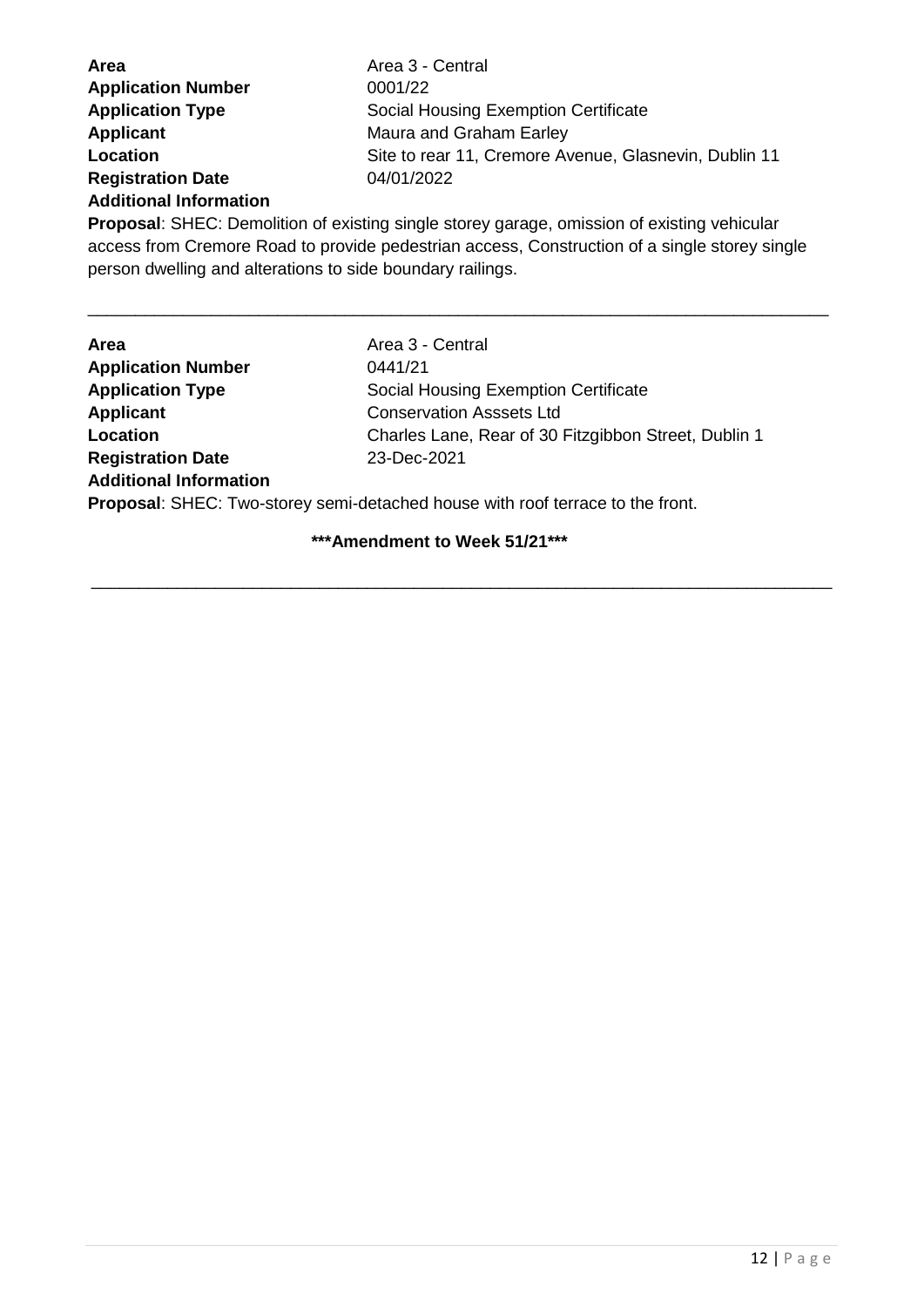

# Dublin City Council

## SECTION 5 EXEMPTIONS

## 01/22

### (04/01/2022-07/01/2022)